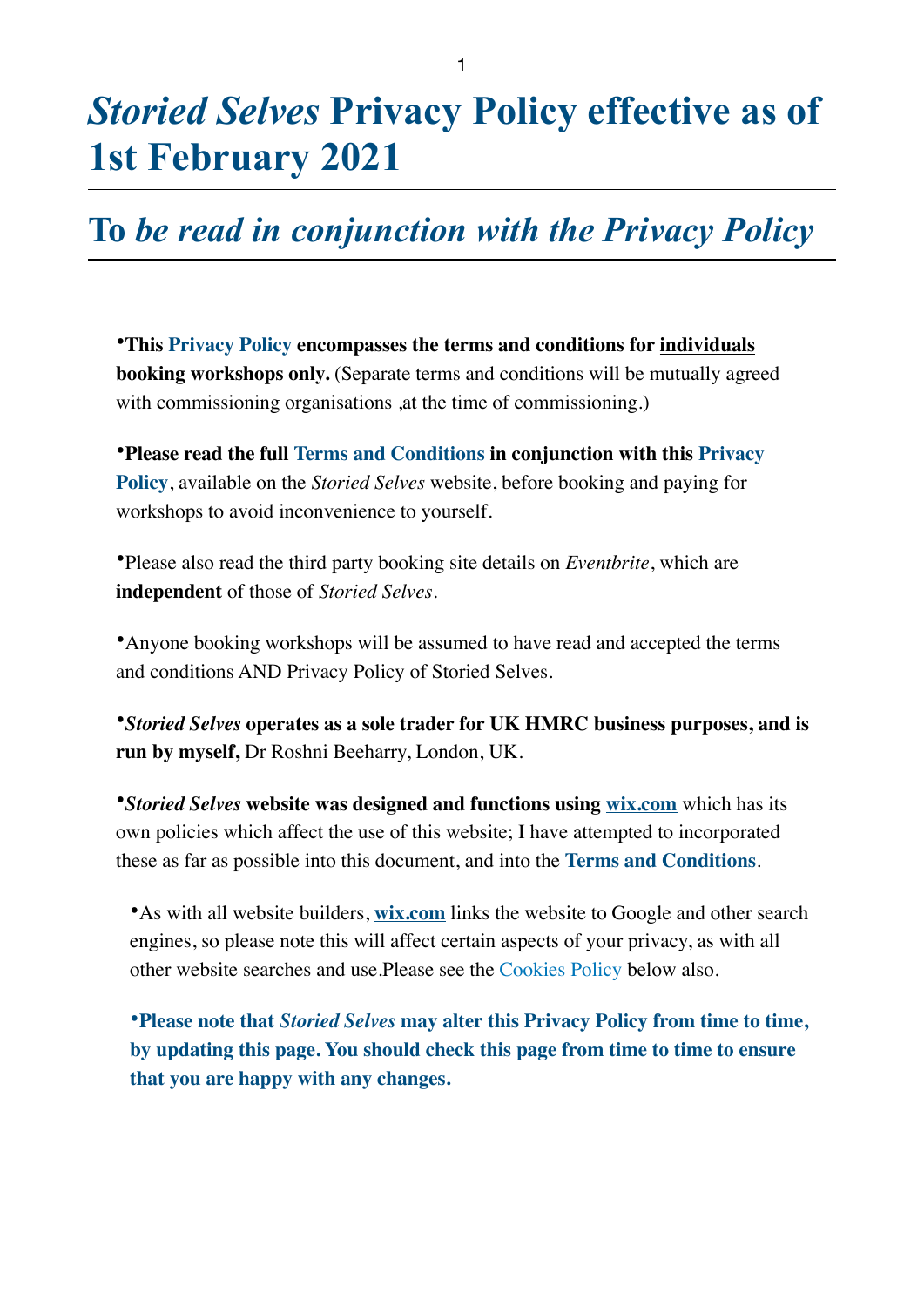## **Terminology for the purpose of this Policy**

- *• Writing for Wellbeing for the Community* **W4WCom**
- *• Writing for Wellbeing for those in Healthcare-related fields* **W4WHC**
- *• Block or blocks of workshops* refer to the group of 4 themed workshops either in the W4WCom block or W4WHC block
- *• Calendar day* includes Saturday and Sunday (as opposed to working days which are conventionally Monday-Friday)
- *• Calendar month* denotes the first day to the last day of that particular month
- *•* **Evaluation form** refers to the customer feedback form which I will issue after the workshops you attend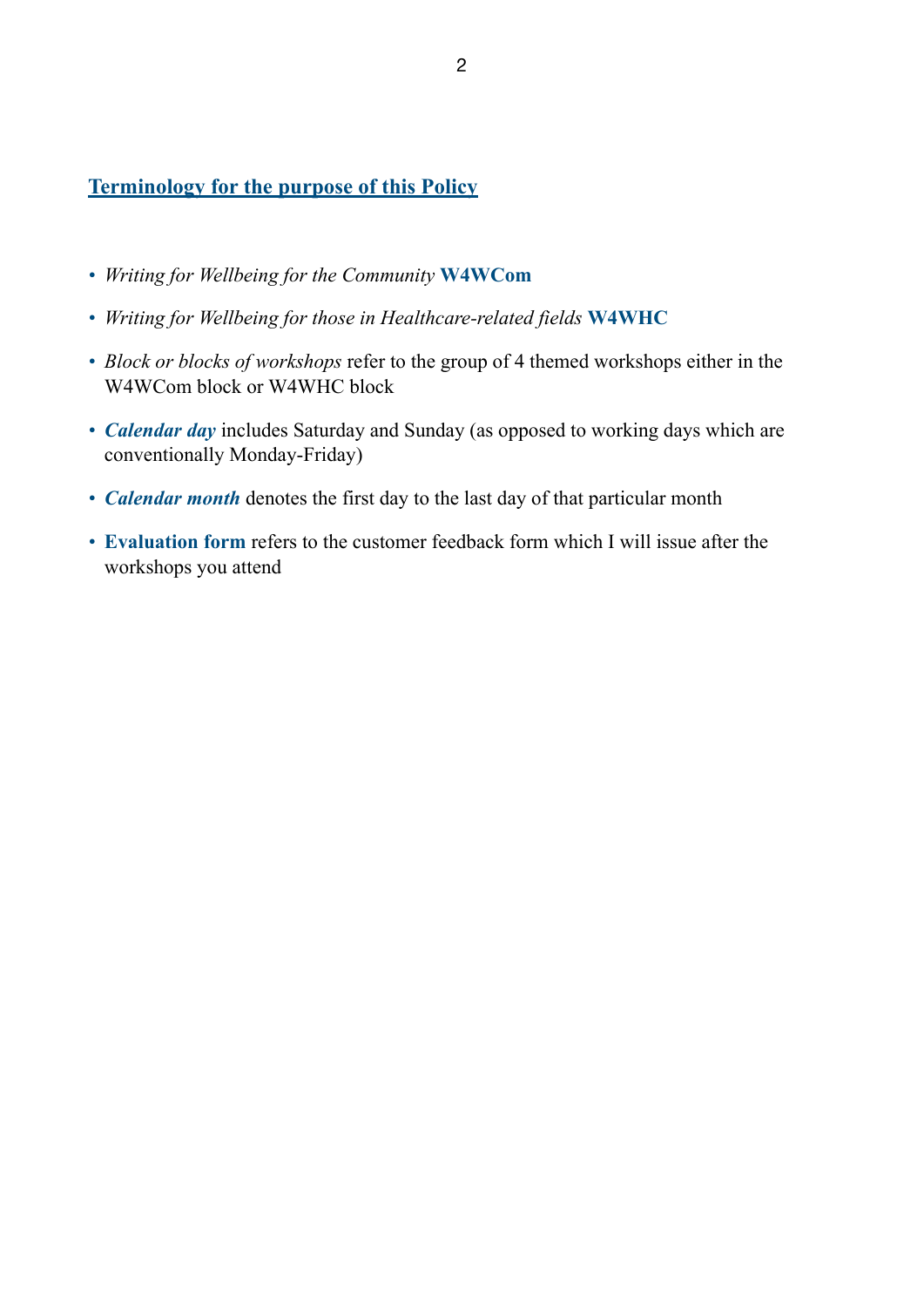I , as the proprietor of *Storied Selves*, am committed to ensuring that your privacy is protected and ensuring that your information is secure. In order to prevent unauthorised access or disclosure, I have put in place suitable physical, electronic and managerial procedures, to safeguard and secure the information I collect online, including booking information which will be provided to me by **Eventbrite [\(www.eventrbite.co.uk](http://www.eventrbite.co.uk)**), as the third party booking agent , and also provided to me by you as the customer, in email and any other form of communication you opt for, regarding workshop booking, running and evaluation.

 I fully respect your privacy, and take my responsibility to all customers seriously. In keeping with **General Data Protection Regulation (GDPR) legislation ([https://](https://gdpr.eu/what-is-gdpr/) [gdpr.eu/what-is-gdpr/](https://gdpr.eu/what-is-gdpr/))** that came into place in the UK, on 25th May 2018:

•I *(Dr Roshni Beeharry*) will securely and centrally hold all participant info including any anonymised customer feedback, in **password- protected, encrypted file** on a central computer which only I have access to.

•When you are requested to provide certain information by which you can be identified when using this website, then you can be assured that it will only be used in accordance with this privacy statement and GDPR, and for the business purpose of Storied Selves as an HMRC UK- registered business.

•Information that is utilised and retained is for *Storied Selves* **business purposes only,** on a needs basis e.g. communications, refund transactions, evaluation after the workshop you attends and, importantly, evidence of income for HMRC UK Tax purposes. I will retain this information until 1st May 2022 to encompass the UK financial year.

•Information will include only essential information, such as your name, email and phone number, for communication about workshops; these details will be provided by you by booking on the **Eventbrite** website as the third party tickets sales manager; the **Contact form** on the Storied Selves website will collect your name and email along with your query, so I will have secure access to that stored as aforementioned.

•**I do not request or collect any of your financial information through the** *Storied Selves* **website,** but may need to do so directly with you if a refund needs to be issued (please see below). This will be done in a mutually agreeable process, initially via initial email contact between myself and you as the customer via the **Contact Form** on the website, or the **'Contact Organiser for refund details' function on Eventbrite**.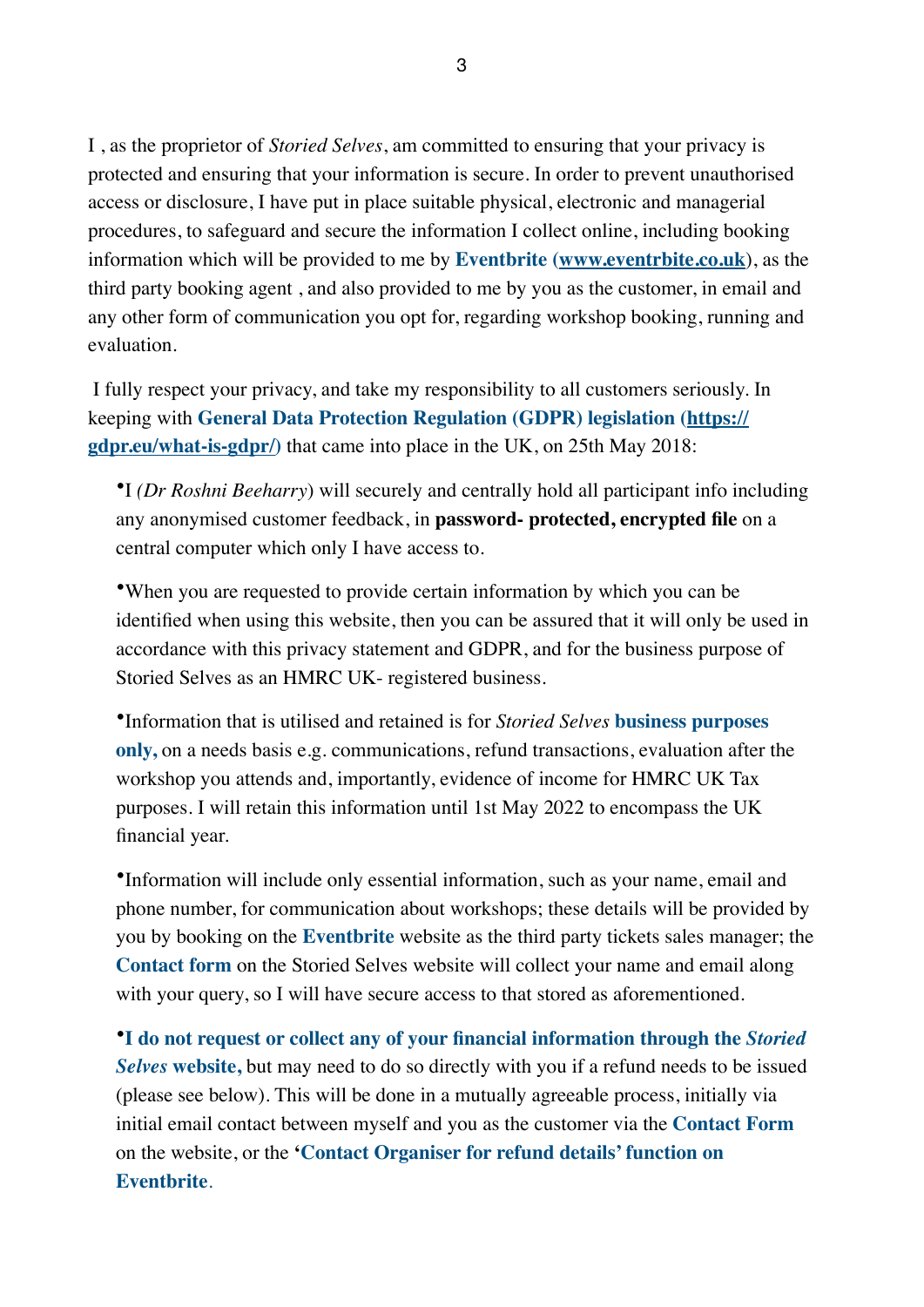•I will delete any financial information that you transfer to me in writing (by email usually) immediately after issuing a refund, and will email you as soon as that is done, in order to ensure your security and peace of mind. This does mean however, that for any reason, if the refund fails, you will contact me by email again and we will restart the communication process.

•**I do not personally pass on your personal information to any third parties, unless I am required by law to do so** (Please note: *Storied Selves* is based in, and operates from the UK as a sole trader).However, as with all websites, other websites from links that you may access via the *Storied Selves* website, may do so-please see **'Cookie Policy**' below.

•The Storied Selves website is built using **[wix.com](http://wix.com)** virtual website design and building platform.Please refer to **[www.wix.com](http://www.wix.com)** for an overview of how websites created with them, operate.

# **A. Information that is utilised and retained by** *Storied Selves* **as a business**

#### *1.Booking information*

This is provided by you to **Eventbrite** at the time of booking, and will be therefore passed to me securely through my organisational information which **Eventbrite** have to hold. This includes, your:

- Name
- Phone number
- Email
	- **For W4WCom and WCWHC workshops booking,** I purposefully do not ask your personal employment status on the **Eventbrite** booking form, in order to respect your privacy; I therefore rely on you to select the correct pricing option depending on your personal employment status for the workshop.
	- For W4WHC, I do not expressly ask you to declare your professional background(medic, nurse, therapist etc.) on the Eventbrite form, as I will rely on you to meet the healthcare professional/healthcare student criteria when you select and book the appropriate workshop at general admission or student/unwaged admission.If you have any doubt if you are eligible for this block according to your profession,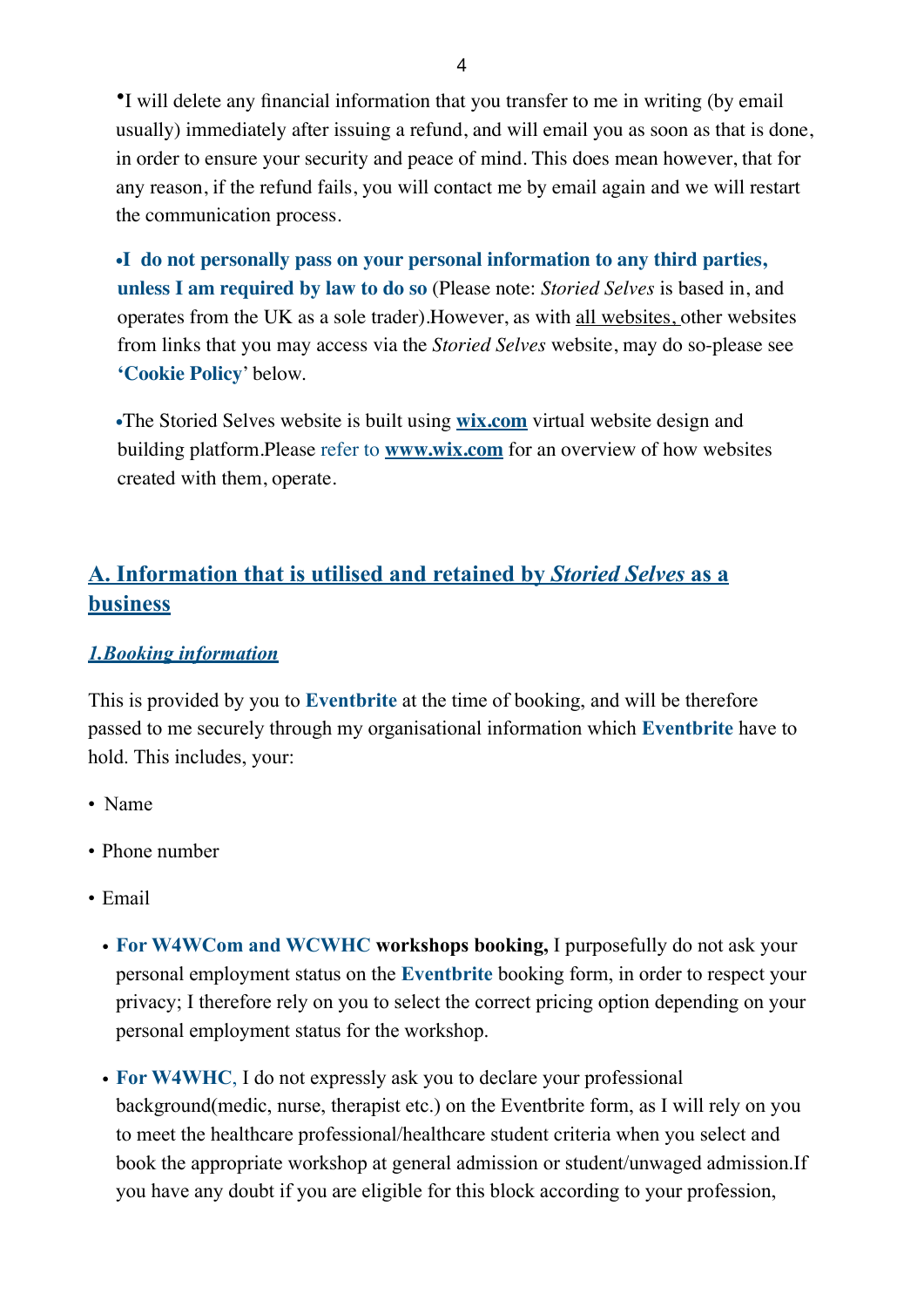please do not hesitate to contact me via the **Contact Form** on the website with your professional status, and we can easily resolve this.

- The **Contact form** on the Storied Selves website will collect all booking customers names and email along with your query, so I will have secure access to those two aspects of information about you as a potential customer.
- **• NO financial information used at booking workshops is held by Storied Selves website itself.** All transactions including refunds will be requested initially contact with me at Storied Selves website however, as the **Eventbrite booking site** will advise you to do so. The financial transaction of a refund, is carried out by me personally by bank transfer to original paying account/by cheque/paypal account as you wish, provided you provide me with the details for transfer in confidence at the time.

#### *2.Evaluation forms after workshops for Customer feedback*

After each workshop, I will send all participants an **evaluation form** in an anonymised format by Google Forms, so this will not be sent or returned to the website but to my email as per Google Forms process.

This is an integral part of my practice as a Workshop Facilitator , as all feedback from you as a workshop participant is immensely invaluable for me to improve my practice and ongoing services. You of course, under no obligation to complete this evaluation form when you receive it.

- Please note I may quote extracts of anonymous feedback from participants, under the **Testimonial sections** on the website, for **marketing purposes**. By completing the evaluation form you will be consenting to anonymous extracts of your evaluation being incorporated on the website.
	- You can withdraw that consent by selecting the relevant option on the evaluation form, so that you can still give your valuable feedback but without it being used.
	- Information from the evaluation form will be retained by me under password encrypted file in the central computer, for business evidence purposes, and will follow GDPR guidelines.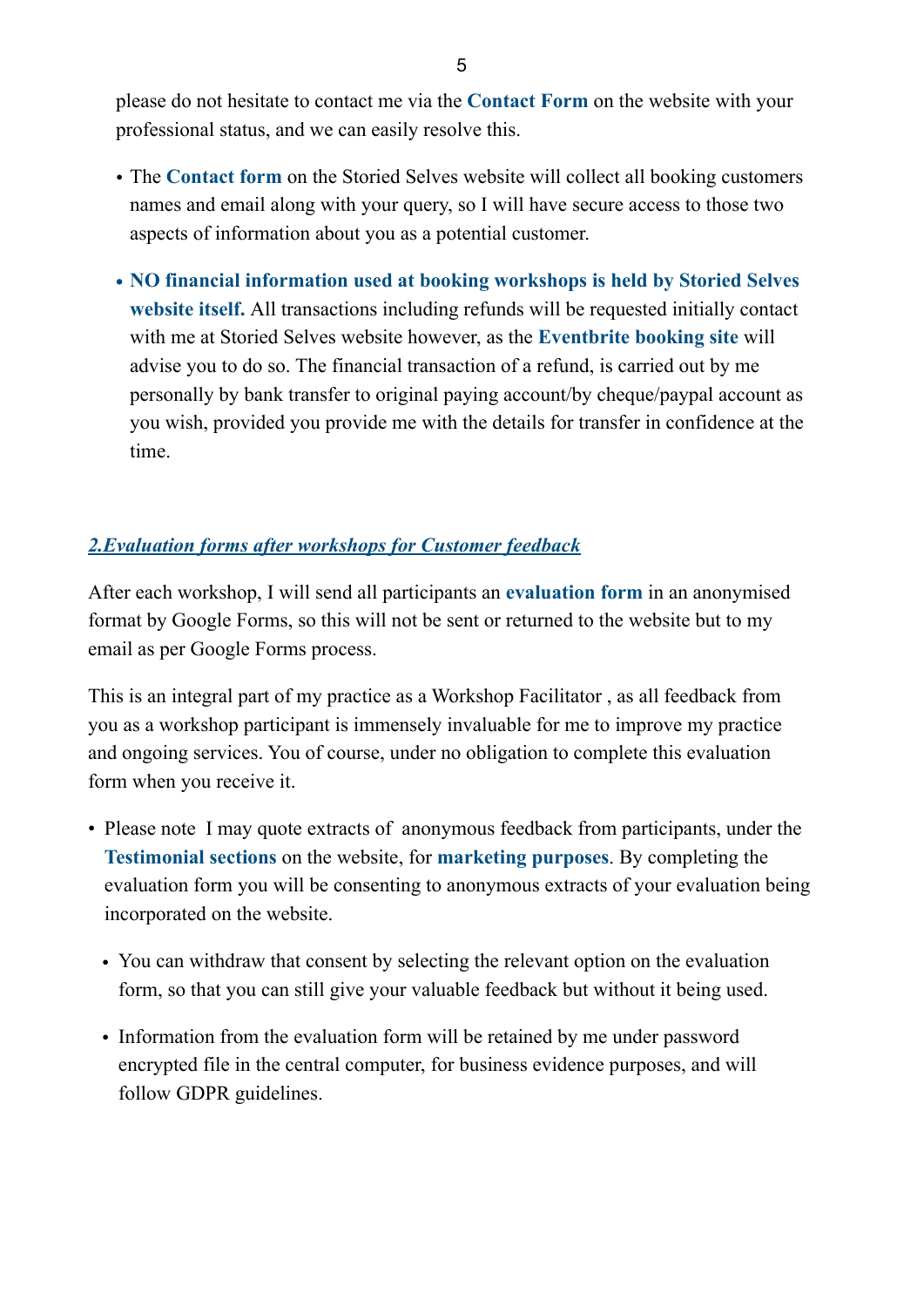#### *3.Information re.waiting list for workshops*

This is collected by **Eventbrite**-please do consider the waiting list option when booking tickets if the workshop you wish to attend is sold out. Your nam, email ,and phone number if you provided it to Eventbrite, will be passed onto me.I will only contact you by email and there is a set 'time turn around' time for you to take up your place of one day within receiving that email notification .

## **B.Links to other websites on** *Storied Selves* **website Disclaimer**

You will see that the *Storied Selves* website contains several links to other websites of interest, that I have carefully selected for your interest; these are on relevant pages and are also collated on the **Resources** page, for your ease of reference. **Please note that I have not read the complete content of those websites, and that I am not accountable or responsible for the content, quality, security or privacy** of any third party websites, so you should ensure you are happy to proceed with the links once you connect.

# **C. Cookies Policy**

Cookies generally help to:

- Facilitate the smooth operation of this website
- Improve the speed/security of the site
- Continuously improve the website for you
- Make marketing more efficient (ultimately helping Storied Selves to offer the service at the price offered) By accessing and using this website, you are agreeing to the **Wix.com** Cookie Policy. Please read this policy on **[www.wix.com](http://wix.com)** so that you are aware what is done with your information as a customer of a wix produced website such as *Storied Selves*.

This website uses cookies, as almost all websites do, to help provide you with the best experience. Cookies are small text files that are placed on your computer or mobile phone when you browse websites. For more information on the law regarding cookies, please see the Information Commissioner's Office **website: [www.ico.gov.uk/cookies](http://www.ico.gov.uk/cookies)**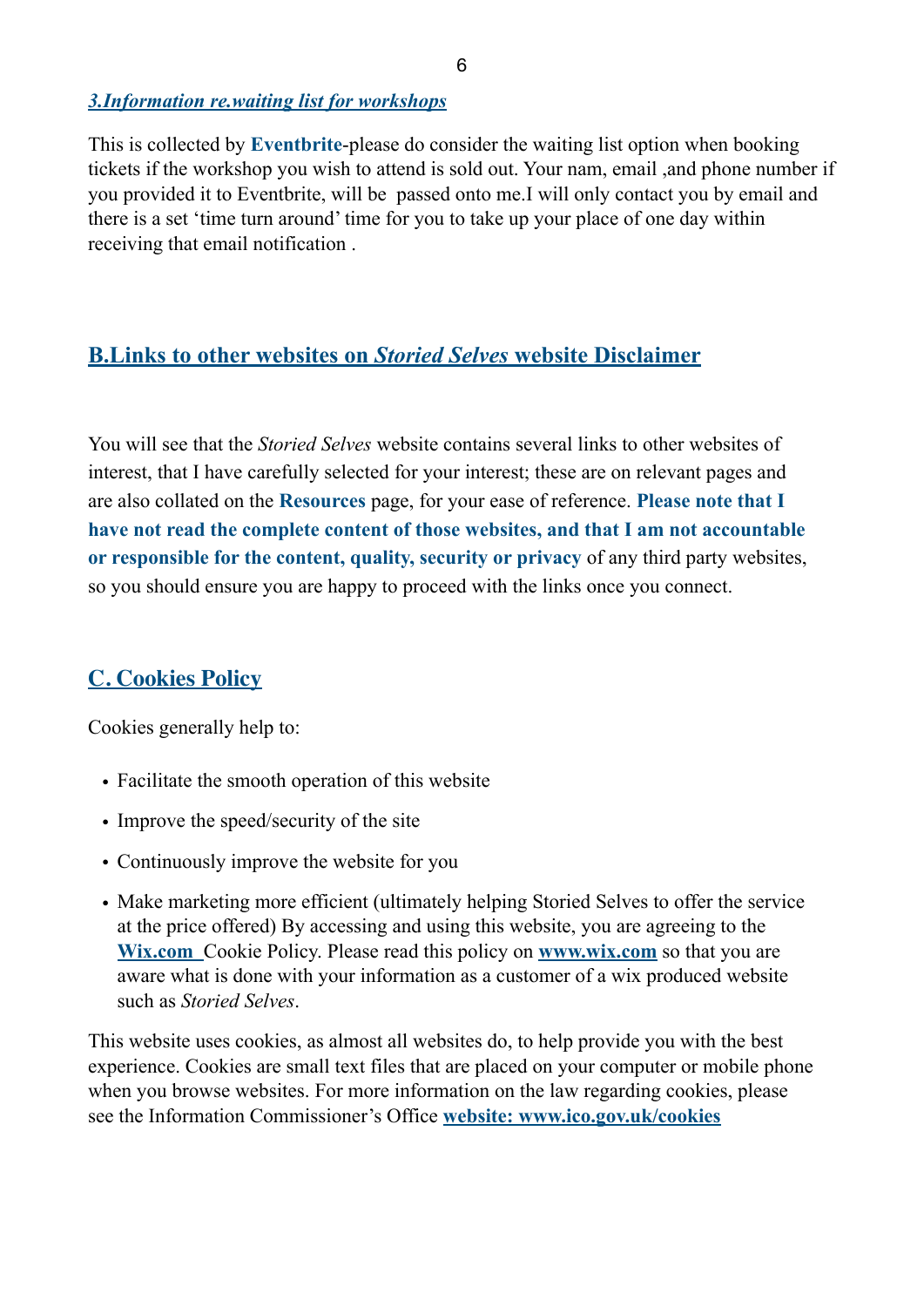#### *Granting permission to use cookies*

If the settings on your software that you are using to view the Storied Selves website (your browser) ,are adjusted to accept cookies, then Storied Selves accept this, and your continued use of our website, to mean that you are agreeable to permission to use cookies.

Should you wish to remove or not use cookies from this site you can learn how to do this below; however doing so will likely mean that the website will not work as smoothly as intended.

- You can usually switch cookies off by adjusting your browser settings to stop it from accepting cookies; you can find out how at **[http://www.aboutcookies.org/](http://www.aboutcookies.org/Default.aspx?page=1) [Default.aspx?page=1](http://www.aboutcookies.org/Default.aspx?page=1) )**.
- It may be that you concerns around cookies relates to 'spyware'. Rather than switching off cookies in your browser, you may wish to try activating your anti-spyware software, which can achieve the same objective, by virtually automatically deleting cookies that software deems to be invasive.

#### *Third party functions via cookies:*

*Storied Selves,* like most websites, includes functionality provided by third parties. Some third party cookies are set by services that appear on these pages. They are set by the operators of that service and are not in my control.Disabling these cookies will likely disrupt the functions offered by these third parties.

#### *Anonymous Visitor Statistics Cookies*

- **Wix.com,** the website builder used by *Storied Selves* :
	- Submits data to **Google** for indexing
	- Views and manages **Search Console data** for verified sites
	- Manages the list of sites and domains *Storied Selves* controls (in this case, only one domain and one website)
	- Carries out its own **Analytics,** which will use **'**cookies' to :